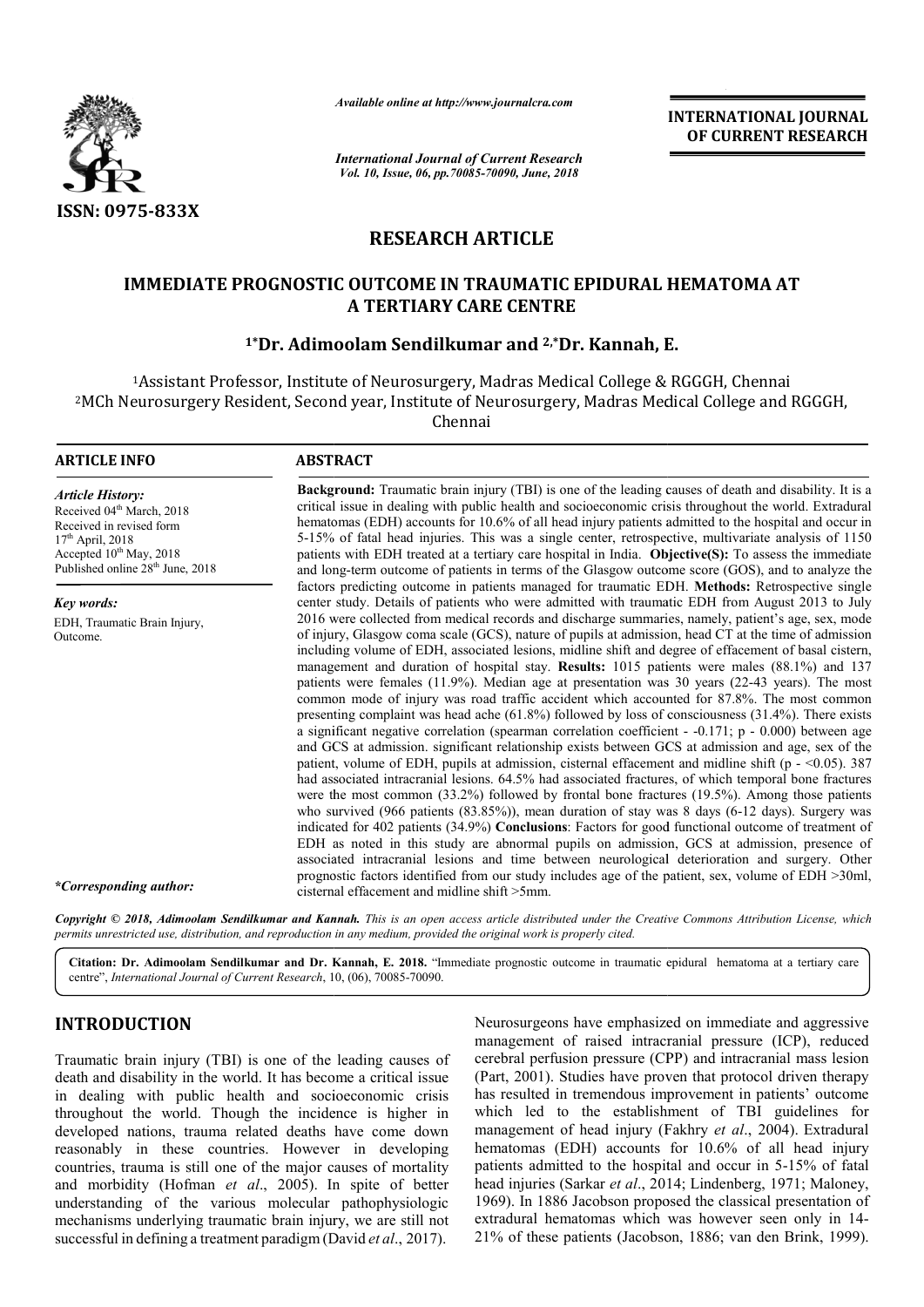Prognostic outcome is the best in pure EDH compared to those with associated intradural lesions (Haselsberger, 1988). Any diagnostic or treatment delay due to atypical presentation of EDH has resulted in increased mortality and morbidity. This single center, retrospective, multivariate analysis of 1,152 patients treated at a tertiary care hospital in India, was conducted to assess the immediate and long-term outcome of patients in terms of the Glasgow outcome score (GOS), and to analyze the factors predicting outcome in patients managed for traumatic EDH.

### **MATERIALS AND METHODS**

This is a retrospective single centre study of traumatic epidural hematoma patients who were admitted from August 2013 to July 2016 at the Institute of Neurosurgery, Rajiv Gandhi Government General hospital. Institutional ethical clearance was obtained before commencing the study. The details of patients who were admitted with traumatic extradural hematoma from August 2013 to July 2016 were collected retrospectively from the medical records and discharge summaries namely patient's age, sex, mode of injury, Glasgow coma scale (GCS), nature of pupils at admission, head CT at the time of admission including volume of EDH, associated lesions, midline shift and degree of effacement of basal cistern, management and duration of hospital stay were assessed. Revised Brain Trauma Foundation guidelines (BTF 2007) were used to determine the management of these patients. IBM SPSS version 20 was used for statistical analysis. Binary logistic regression was used to determine the effects of age, sex, preoperative clinical and radiological findings on the immediate outcome of patients. Spearman correlation coefficient and Chi-squared test was used to assess the strength of association between age, sex and mode of injury with admission GCS. The Chi-squared test and Fischer's exact test was applied to categorical variables. A 'p' value less than 0.5 was considered significant. Continuous variables are reported as mean and standard deviation, and categorical variables as absolute and relative frequencies.

### **RESULTS**

1152 patients who were diagnosed with traumatic EDH were included in the study. Out of the 1152 patients 1015 patients were males (88.1%) and 137 patients were females (11.9%). The median (inter quartile range) age at presentation was 30 years (22-43 years). The most common mode of injury was road traffic accident which accounted for 87.8% of the lot. The most common presenting complaint was head ache (61.8%) followed by loss of consciousness (31.4%). The incidence of mild, moderate and severe head injury was 62.1%, 11.7% and 26.2% respectively. There exists a significant negative correlation (spearman correlation coefficient - -0.171; p - 0.000) between age and GCS at admission. However there exists no correlation between mode of injury and GCS at admission. A significant relationship exists between GCS at admission and age, sex of the patient, volume of EDH, pupils at admission, cisternal effacement and midline shift (p -  $(0.05)$ . 387 patients with EDH  $(33.6\%)$  had associated intracranial lesions. 64.5% of patients had EDH associated with fractures, of which temporal bone fractures were the most common (33.2%) followed by frontal bone fractures (19.5%). Among those patients who survived (966 patients (83.85%)), mean duration of stay in the hospital was 8 days (6-12 days).



**Figure 1. Sex distribution**



**Figure 2. Age distribution**



**Figure 3. Mode of injury**



**Figure 4. Site of edh**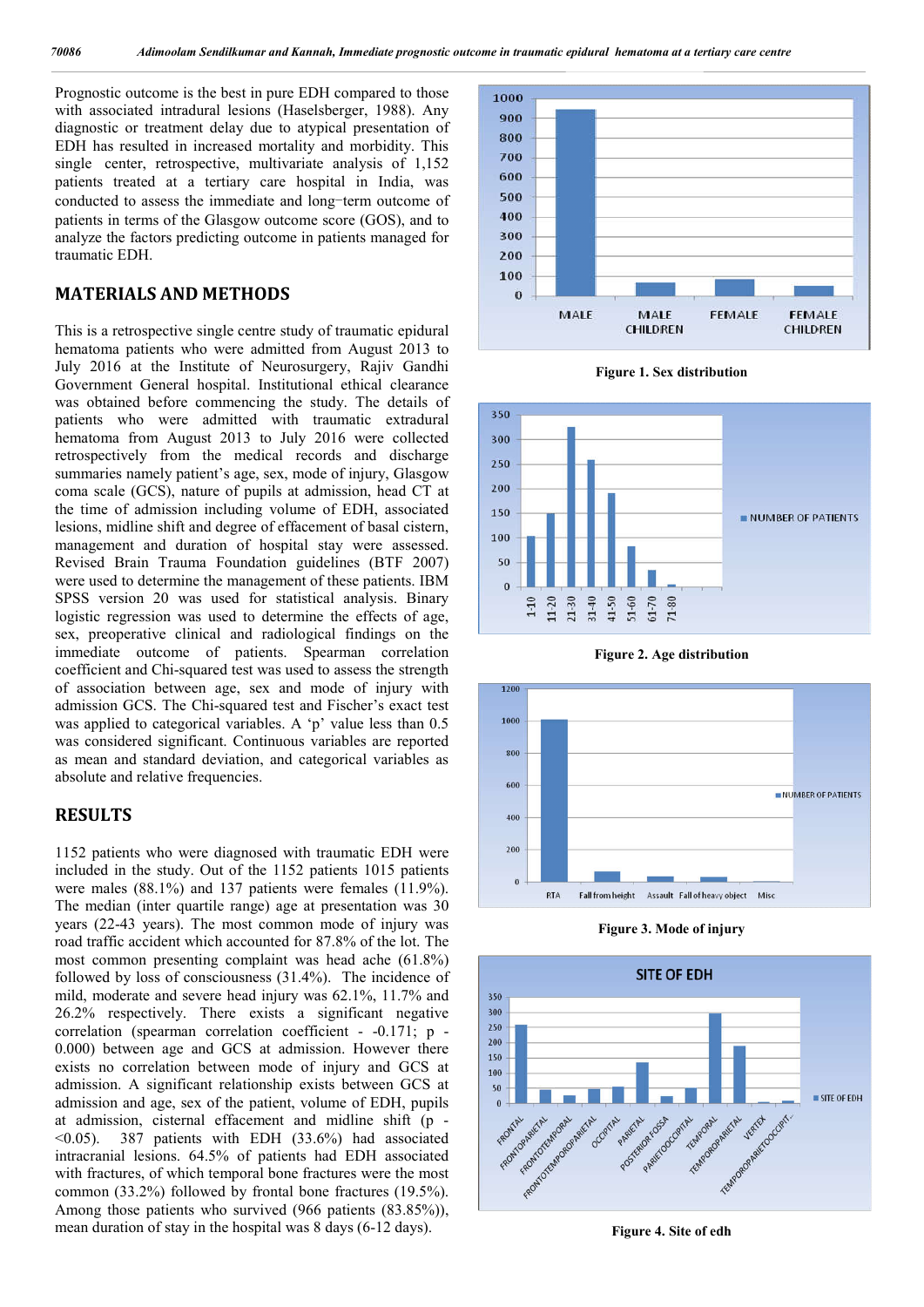**Table 1. Association of demographic, clinical and ct profile with admission gcs**

| Variables          | <b>p</b> Value |
|--------------------|----------------|
| Age                | 0.000          |
| <b>Sex</b>         | 0.000          |
| Mode of injury     | 0.977          |
| Volume of edh      | 0.000          |
| Cistern effacement | 0.000          |
| Volume of edh      | 0.000          |

**Table 2. Factors predicting immediate outcome**

| Variables                                 | Correlation | Value |
|-------------------------------------------|-------------|-------|
| Male sex                                  | $-0.083$    | 0.002 |
| Age                                       | $-0.188$    | 0.000 |
| Admission gcs                             | 0.641       | 0.000 |
| Anisocoria                                | $-0.269$    | 0.000 |
| Volume ofedh > 30ml                       | $-0.290$    | 0.000 |
| Midline shift $>5$ mm                     | $-0.290$    | 0.000 |
| Cisternal effacement                      | $-0.290$    | 0.000 |
| Surgical management                       | $-0.290$    | 0.000 |
| Presence of associated intracranial leson | $-0.400$    | 0.000 |

Surgery was indicated for 402 patients (34.9%) who underwent either craniotomy and EDH evacuation alone or a decompressive craniectomy for an underlying contusion or SDH.

#### **Outcome predictors**

The outcome of the patient was influenced by various factors such as age, sex, preoperative clinical and radiological findings. Bivariate correlation analysis suggested that there was a negative correlation between male sex and survival (spearman correlation coefficient - -0.083; p - 0.002). A similar negative correlation is seen with increasing age and survival of the patient (spearman correlation coefficient - -0.188; p - 0.000). Furthermore there was a negative correlation between anisocoria (spearman correlation coefficient - -0.269; p - 0.000), volume of EDH >30 ml (spearman correlation coefficient -  $-0.290$ ; p -  $0.000$ ), shift  $>5$ mm (spearman correlation coefficient - -0.290; p - 0.000), cistern effacement (spearman correlation coefficient - -0.290; p - 0.000), surgical management (spearman correlation coefficient - -0.290; p -0.000), presence of associated intracranial lesions (spearman correlation coefficient - -0.400; p - 0.000) and survival of the patient. It was evident that a positive correlation exists between admission GCS (spearman correlation coefficient - 0.641; p - 0.000) and patients' survival.

#### **DISCUSSION**

In our institute we observed that incidence of EDH was greater among males. Age at presentation of EDH was between 22-43 years which is in concordance with literature data (11-14). 75% of male patients were either under alcohol influence while driving or were travelling at high speeds without safety precautions like seat belt or helmets. Though EDH is more common in focal impact injuries such as assault or fall of heavy objects, in our study EDH was more common following RTA. Admission GCS of our patients was between 13 and 15 in 62% of the patients suggesting that EDH occurs following low impact trauma with negligible effects on brain parenchyma. 26.2% of the patients had to be intubated owing to poor GCS at admission. Those patients who were intubated and went on to be managed surgically continued to require ventilator support at the post operative period making them

susceptible to ventilator associated complications. Periera *et al* demonstrated in his study that 22-56% of the patient were in coma on admission or immediately prior to surgery (Pereira *et al*., 2005). A higher incidence of intracranial complications is seen in patients with severe head injury. The recovery is usually complete in patients with minor head injury (Dacey *et al*., 1986). The morbidity and mortality rates are lower in pediatric series than the adult series, which is similar to our study results (Cordobrs *et al*., 1981; Hawkes , 1962; Heiskanen , 1975; Iwakuma *et al*., 1973; Matson , 1969). Fractures of the skull were seen in 64.5% of the patients with temporal, frontal and temporo-parietal regions being the most common site for EDH which is consistent with other series (Pereira *et al*., 2005; Luna *et al*., 1997; Bricolo , 1984; Paiva *et al*., 2010; Bullock *et al*., 2006; Yilmazlar *et al*., 2005). The site of EDH in our series confirms the intrinsic relationship of middle meningeal artery with the underlying bones especially the temporal and parietal bones. However sinus bleed from superior sagittal sinus may be responsible for frontal EDH.

A temporal clot produces early medial displacement of the uncus which exerts pressure on the midbrain and oculomotor nerve, and so is considered more lethal. In contrast, hematomas located over the fronto-parietal convexity tend to extend up to the falx or even spread along the whole hemisphere, and have less ability to shift the medial temporal lobe. Similarly, lesions in the occipital region shift the cerebral hemispheres rostrally, and so spare the brainstem and oculomotor nerve (Lindenberg, 1977). A focal clot over a small area of dura produces more brain shift than a same-sized clot that is spread over a large surface area of dura (Carcassone *et al*., 1977; Hirsh, 1980; McKissock, 1960). The gross shift of brain tissues and suppression of the cerebral blood supply and venous drainage following herniation, leading to development of brain edema and post-traumatic massive cerebral infarction requiring intensive medical care or a decompressive craniectomy (Mangla *et al*., 2014).

In infants and young children, EH tend to spread thinly over large areas of the convexity and are less likely to cause focal brain shift (Hawkes, 1962; Heiskanen, 1975; Carcassone *et al*., 1977; Hirsh, 1980; McKissock, 1960). The reduction in mortality from acute EDH has been greatly contributed by the introduction of computed tomography (CT) and the advancement of neuromonitoring and intensive care (30). Clinicopathological correlates prior to and following hematoma can be adequately delineated by CT. The initial diagnosis and postoperative management of patients with acute epidural hematomas has drastically improved through the introduction of CT scanning (Bricolo, 1984; Bruce *et al*., 1978; Clifton *et al*., 1980; Cordobrs *et al*., 1981; Fankhauser , 1983; Kvarnes , 1978; Lipper , 1979; Lobato , 1983; Mendelow , 1979; Nelson , 1982; Oatey , 1983; Petersen , 1984; Petersen , 1984; Piepmeier , 1982; Seelig , 1984; Tamas *et al*., 1985; Taneda, 1979; Vilalta *et al*., 1986; Zimmerman, 1982; Zimmerman *et al*., 1982). The CT scan helps in identifying the unsuspected coexisting lesions associated with extradural hematomas (Cordobrs *et al*., 1981; Jamieson *et al*., 1968; McKissock *et al*., 1960; McLaurin, 1964; Munro *et al*., 1941; Phonprasert, 1980). 33.6% of the patients in our study series had an associated intracranial lesion which is consistent with other study series, of which 12.5% of these patients did not survive. The mortality rate increases by three- to fivefold in the presence of associated lesions with epidural hematoma. The incidence of associated pathology is higher in patients with poorer preoperative neurological status (Cordobrs *et al*.,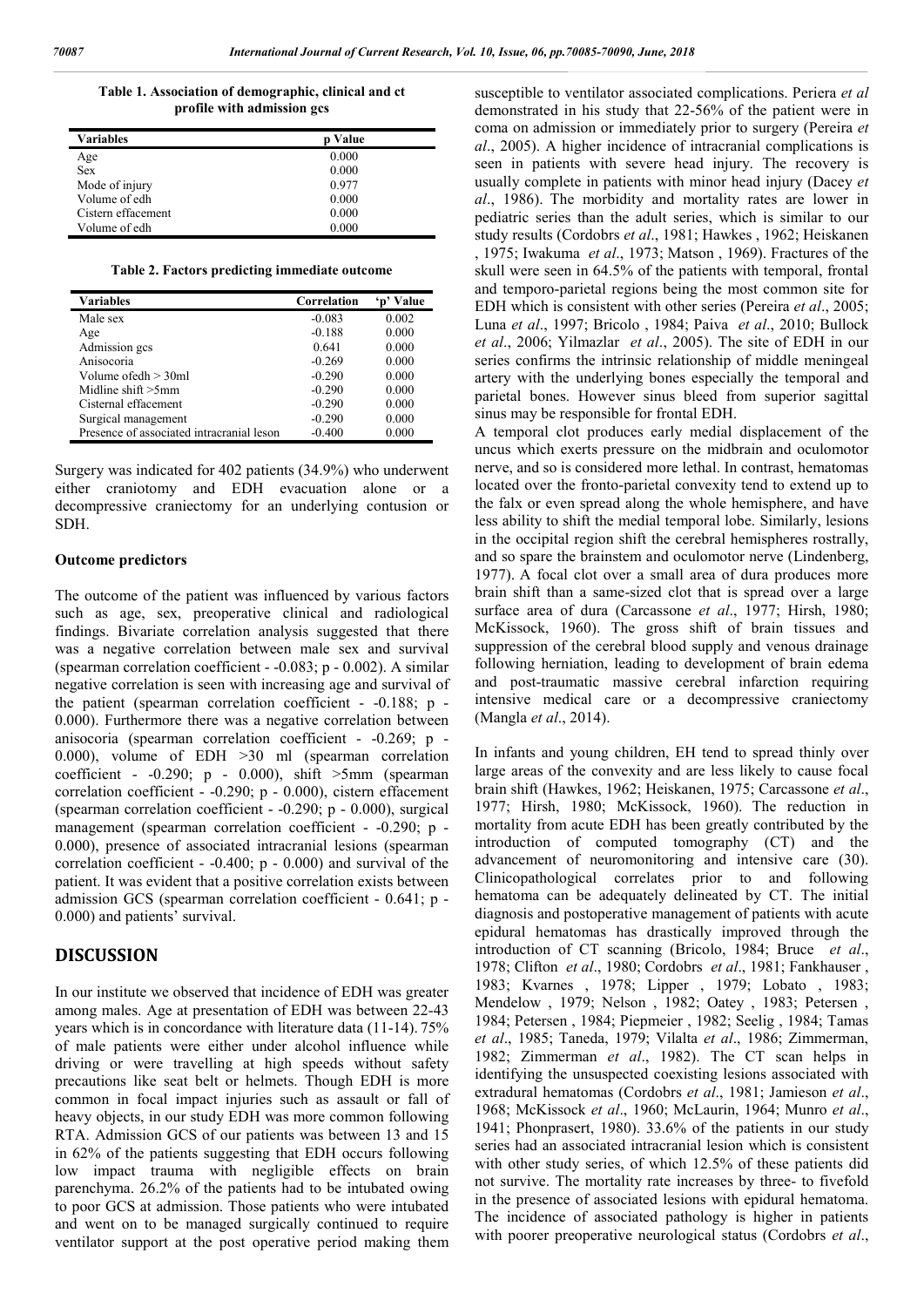1984; Kvarnes, 1978; Lobato *et al*., 1983; Gallagher, 1968; Heiskanen, 1975; Hooper, 1959; Jamieson, 1968; McLaurin, 1964; Ericson, 1981; Miller , 1981). The coexistence of diffuse axonal injury with epidural hematoma is a critical issue, as it escapes CT recognition but interferes with clinical course and surgical prognosis (Vilalta *et al*., 1986; Adams, 1982; Cordobrs, 1986; Gennarelli, 1982; Strich, 1986). After the initial brain damage, secondary brain tissue insult is due to hypoxia and hypotension (Hammell, 2009). The essential principles in the emergency management of patients with TBI are securing early airway and circulation control. The brain trauma foundation (BTF) surgical guidelines are widely accepted as they provide objective criteria for deciding on surgical or conservative management in EDH patients (Bullock *et al*., 2006). A hematoma volume <30 cm3 and 15 mm thickness, and with <5 mm midline shift on CT examination for patients with GCS score >8 without neurologic deficits, can be managed conservatively with repeated CT follow-up (Bullock *et al*., 2006). In patients managed non-operatively, EDH progression (EDHP) may alter the course of conservative management. Incidence of EDHP needing surgical intervention ranges between 6.25-32% in patients treated with conservative management initially (Bezircioğlu *et al*., 1996; Mayr *et al*., 2012; Salama , 2010; Sullivan *et al*., 1999). The most cost effective of all surgical procedures to treat EDH in terms of quality of life and years preserved is surgical evacuation (Pickard, 1993). Among the surgical cases, the most used method with complete evacuation and bleeding control was craniotomy (Bullock *et al*., 2006). The extradural hematomas in the posterior fossa are highly lethal and should be operated without delay (Burres , 1979; Cordobds , 1980; Hooper , 1954; Zuccarello, 1981). In patients with traumatic acute EDH, the recovery is good if the hematoma can be evacuated on a timely basis (Araujo *et al*., 2012). However zero mortality with epidural hematoma seems unattainable.

#### **Conclusion**

The most important factors for good functional outcome of treatment of EDH as noted in this study are abnormal pupils on admission, GCS at admission, presence of associated intracranial lesions and time between neurological deterioration and surgery. Other prognostic factors identified from our study includes age of the patient, sex, volume of EDH >30ml, cisternal effacement and midline shift >5mm. Delayed transportation to the hospital and delayed diagnosis are a few avoidable factors that are implicated in preoperative deterioration of patients with extradural hematomas. Hence it is prudent that knowledge of the epidemiology of traumatic EDH can assist in developing public health measures aimed at prevention and early identification of this disease in the population.

#### **REFERENCES**

- Adams JH, Graham DI, Murray LS, *et al*. 1982. Diffuse axonal injury due to nonmissile head injury in humans: an analysis of 45 cases. *Ann Neural.,* 12:557-563.
- Araujo, J.L., Aguiar, U.P., Todeschini, A.B., Saade, N., and Veiga, J.C. 2012. Epidemiological analysis of 210 cases of surgically treated traumatic extradural hematoma. *Rev. Col. Bras. Cir*., 39, 268– 271.
- Bezircioğlu, H., Erşahin, Y., Demirçivi, F., Yurt, I, Dönertaş, K., Tektaş, S. 19996. Nonoperative treatment of acute

extradural hematomas: analysis of 80 cases. *J Trauma.,* 41:696-8.

- Bricolo AP, Pasut LM. 1984. Extradural hematoma. Toward zero mortality. A prospective study. *Neurosurgery,* 14: 8- 12.
- Bricolo AP, Pasut LM. 1984. Extradural hematoma: toward zero mortality. *A prospective study. Neurosurgery*. 14(1):8- 12
- Bruce DA, Schut L, Bruno LA, *et al*. 1978. Outcome following severe head injuries in children. *J Neurosurg.,* 48: 679- 688.
- Bullock MR, Chesnut R, Ghajar J, *et al*. 2006. Surgical management of acute epidural hematomas. *Neurosurgery*. 58:S7–S15; discussion Si– Siv.
- Bullock MR, Chesnut R, Ghajar J, *et al*. 2006. Surgical management of traumatic parenchymal lesions. *Neurosurgery*. 58:S25–S46; discussion Si–Siv.
- Bullock MR, Chesnut R, Ghajar J, *et al*. Surgical management of acute epidural hematomas. Neurosurgery. 2006;58(Suppl): S7-S15.
- Bullock MR, Chesnut R, Ghajar J, Gordon D, Hartl R, Newell DW, *et al*. 2006. Surgical management of acute epidural hematomas. *Neurosurgery*. 58(3 suppl):S7-15; discussion Si-iv.
- Burres KP, Hamilton RD.1979. Chronic extradural hematoma: case report. *Neurosurgery,* 4:60-62.
- Carcassone M, Choux M, Grisoli F. 1977. Extradural hematomas in infants. *J Pediatr Surg*., 12:69-73,
- Choux M, Grisoli F, Peragut JC: Extradural hematomas in children. 104 cases. ChUds Brain 1:337-347, 1975
- Clifton GL, Grossman RG, Makela ME, *et al*. 1980. Neurological course and correlated computerized tomography findings after severe closed head injury. *J Neurosurg.,* 52: 611- 624.
- Cordobds F, Lobato RD, Amor T, *et al*. 1980. Epidural haematoma of the posterior fossa with delayed operation. Report of a "chronic" case. *Acta Neurochir*., 53:275-281.
- Cordobrs F, Lobato RD, Rivas J J, *et al*. 1981. Observations on 82 patients with extradural hematoma. Comparison of results before and after the advent of computerized tomography. *J Neurosurg.,* 54:179-186.
- Cordobrs F, Lobato RD, Rivas J J, *et al*. 1986. Post-traumatic diffuse axonal brain injury. Analysis of 78 patients studied with computed tomography. *Acta Neurochir.,* 81:27-35.
- Cordobrs F, Lobato RD, Rivas J J. *et al*. 1981. Observations of 82 patients with extradural hematoma. Comparison of results before and after the advent of computerized tomography. *J Neurosurg.,* 54:179-186.
- Dacey RG Jr, Alves WM, Rimel RW. *et al*. 1986. Neurosurgical complications after apparently minor head injury. Assess- ment of risk in a series of 610 patients. *J Nenrosarg*., 65: 203-210.
- David M. Panczykowski and David O. Okonkwo, 2017. editors. Youmans & Winn Neurological Surgery. 7th ed. Philadelphia: Elsevier.
- Ericson D, Hhkansson S. 1981. Computerized tomography of epidural hematomas. Association with intracranial lesions and clinical correlation. Acta Radial (Diagn) 12:513-519.
- Fakhry SM, Trask AL, Waller MA, *et al*. 2004. IRTC Neurotrauma Task Force. Management of brain-injured patients by an evidence-based medicine protocol improves outcomes and decreases hospital charges. *J Trauma*. 56:492-499.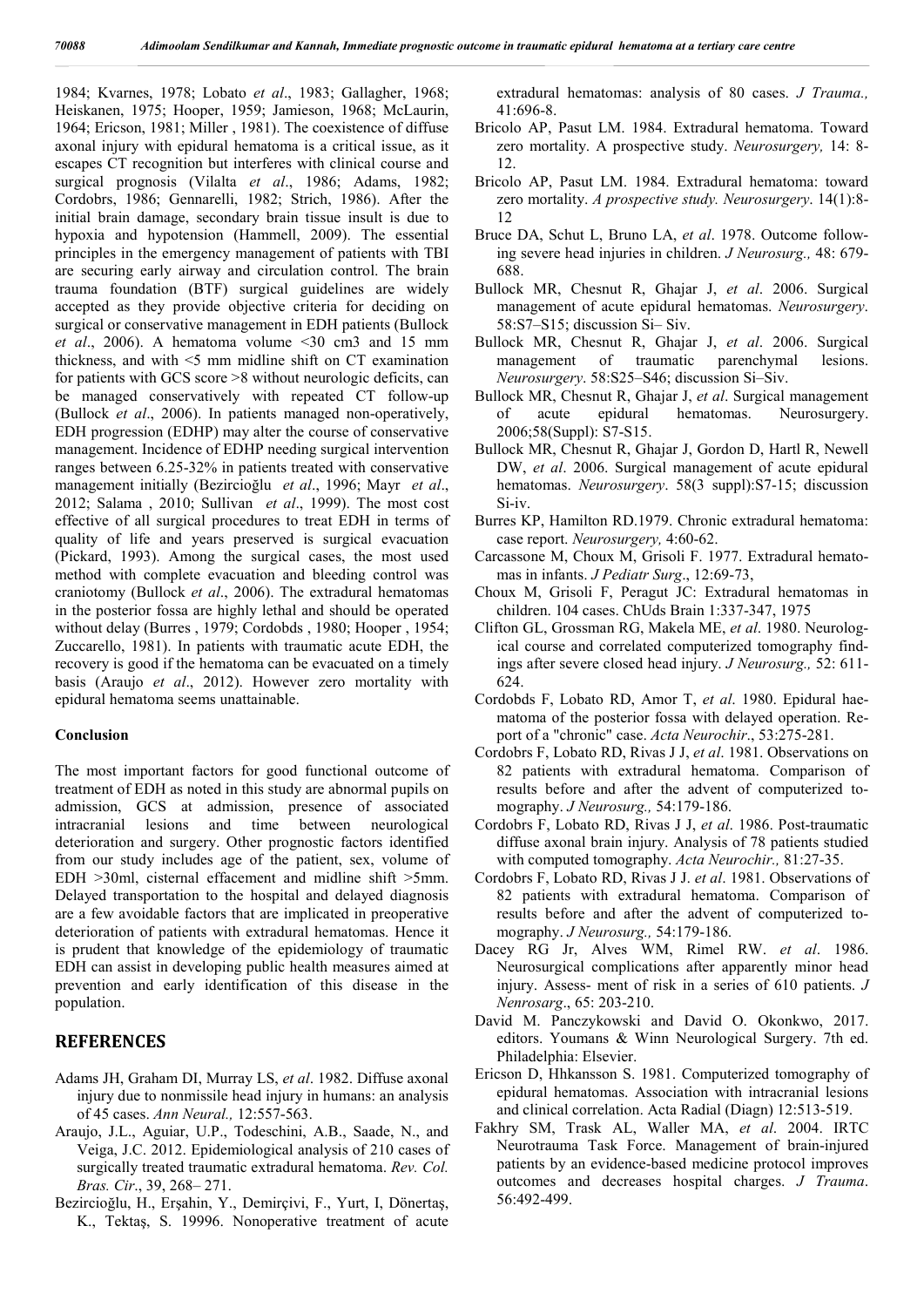Fankhauser H, Uske A, de Tribolet N. 1983. Les hrmatomes 6piduraux retardrs. Apropos d'une srrie de 8 cas. *New rochirurgie*, 29:255-260.

- Gallagher JP, Browder EJ. 1968. Extradural hematomas. Experience with 167 patients. *J Neurosurg.,* 29:1-12, 1968
- Gennarelli TA, Spielman GM, Langfitt TW, *et al*. 12982. Influ- ence of the type of intracranial lesion on outcome from severe head injury. A multicenter study using a new classification system*. J Neurosurg.,* 56:26-32.
- Hammell CL, Henning JD. 2009. Prehospital management of severe traumatic brain injury. BMJ. 338:b1683.
- Haselsberger K, Pucher R, Auer LM. 1988. Prognosis after acute subdural or epidural haemorrhage. *Acta Neurochir (Wien)*.90(3–4): 111-116.
- Hawkes CD, Ogle WS. 1962. Atypical features of epidural hematoma in infants, children, and adolescents., l Neuro- surg 19:971-980.
- Heiskanen O. 1975. Epidural hematoma. *Surg Neural.,* 4:23- 26.
- Heiskanen O. 1975. Epidural hematoma. *Surg Neurol* 4: 23- 26.
- Hirsh LF: Chronic epidural hematomas. *Neurosurgery,* 6:508- 512, 1980
- Hofman K, *et al*. 2005. Addressing the growing burden of trauma and injury in low‑and middle‑income countries. *Am J Public Health.*, 95:13‑7.
- Hooper R. 1959. Observations on extradural haematoma. *Br J Surg.,* 47:71-87.
- Hooper RS. 1954. Extradural haemorrhages of the posterior fossa. *Br J Surg.,* 42:19-26.
- Ingraham FD, Campbell JB, Cohen J. 1949. Extradural hemato- ma in infancy and childhood., lAMA 140:1010-1013.
- Iwakuma T, Brunngraber CV. 1973. Chronic extradural hematomas. A study of 21 cases., l *Neurosurg.,* 38:488-493.
- Jacobson W. 1886. On middle meningeal hemorrhage. *Guy's Hosp Rep*.43:147-308.
- Jamieson KG, Yelland JDN. 1968. Extradural hematoma. Report of 167 cases. *J Neurosurg.,* 29:13-23
- Kvarnes TL, Trumpy JH. 1978. Extradural haematoma: report of 132 cases. *Acta Neurochir.,* 41:223-23 l.
- Langfitt TW, Gennarelli TA, Obrist WD, *et al*. 1982. Prospects for the future in the diagnosis and management of head injury: pathophysiology, brain imaging and populationbased studies. *Clin Neurosurg.,* 29:353-376.
- Lindenberg R. 1971. Trauma of meninges and brain. *Pathol Nerv Syst*. 1971; 2:1705-1765.
- Lindenberg R. 1977. Pathology of craniocerebral injuries, in Newton TH, Ports DG (eds): Radiology of the Skull and Brain, Vol 3. *Anatomy and Physiology*. St Louis: CV Mosby, pp 3049-3087
- Lipper MH, Kishore PRS, Girevendulius AK, *et al*. 1979. Delayed intracranial hematoma in patients with severe head injury. *Radiology.,* 133:645-649.
- Lobato RD, Cordobrs F, Rivas J J, *et al*. 1983. Outcome from severe head injury related to the type of intracranial lesion. A computerized tomography study, d Neurosurg., 59:762- 774.
- Luna F, Falndez Zbinden B, Morales M, Holzer Maestri F, Martinez C. 1997. Hematoma extradural: revisión de 100 casos operados. Rev chil neuro-psiquiatr. 35(2):229-32.
- Maloney A, 1969. Clinical and pathological observations in fatal head injuries—a five-year study of 172 cases. *Br J Surg*., 56:23.
- Mangla, R., Ekhom, S., Jahromi, B.S., Almast, J., Mangla, M., and Westesson, P.L. 2014. CT perfusion in acute stroke: know the mimics, potential pitfalls, artifacts, and technical errors. *Emerg. Radiol.,* 21, 49–65.
- Matson DD, Ingraham FD. 1969. Neurosurgery of Infancy and Childhood, ed 2. Springfield, II1: Charles C Thomas, pp 316-327
- Mayr R, Troyer S, Kastenberger T, *et al*. 2012. The impact of coagulopathy on the outcome of traumatic epidural hematoma. *Arch Orthop Trauma Surg.,* 132:1445-50.
- McKissock W, Taylor JC, Bloom WH, *et al*. 1960. Extradural haematoma. Observations on 125 cases. *Lancet*., 2: 167-172.
- McKissock W, Taylor JC, Bloom WH, *et al*. 1960. Extradural haematoma. *Observations on 125 cases*. *Lancet*., 2: 167- 172.
- McLaurin RL, Ford LE 1964. Extradural hematoma. Statistical survey of forty-seven cases. *J Neurosurg.,* 21:364-371
- Mendelow AD, Karmi MZ, Paul KS, *et al*. 1979. Extradural haematoma: effect of delayed treatment. *Br Med J.,* 1: 1240-1242.
- Miller JD, Butterworth JF, Gudeman SK, *et al*. 1981. Further experience in the management of severe head injury. *J Neurosurg.,* 54:289-299.
- Munro D, Maltby GL 1941. Extradural hemorrhage. A study of forty-four cases. *Ann Surg*., 113:192-203
- Nelson AT, Kishore PR, Lee SH. 1982. Development of delayed epidural hematoma. *AJNR*, 3:583-585, 1982
- Oatey PE, Dinning TAR, Simpson DA. 1983. Extradural haematoma in children. Primary and secondary lucid intervals. *Med J Aust.,* 2:176-180.
- Paiva WS, Andrade AF, Mathias Júnior L, Guirado VM, Amorim RL, Magrini NN, *et al*. 2010. Management of supratentorial epidural hematoma in children: report on 49 patients. *Arq Neuropsiquiatr*, 68(6):888-92.
- Part 1: 2001. Guidelines for the management of penetrating brain injury. *Introduction and methodology*. *J Trauma*., 51(suppl 2):S3-S6.
- Pereira CU, Santos EAS, Cavalcante S, Serra MV, Pascotto D, Fontora EAF. 2005. Hematoma extradural intracraniano. *J bras neurocir*, 16(1):25-34.
- Petersen OF, Espersen JO 1984. How to distinguish between bleeding and coagulated extradural hematomas on plain CT scanning. *Neuroradiology,* 26:285-292.
- Petersen OF, Espersen JO. 1984. Extradural hematomas: measurement of size by volume summation on CT scanning. *Neuroradiology,* 26:363-367.
- Phonprasert C, Suwanwela C, Hongsaprabhas C, *et al*. 1980. Extradural hematoma: analysis of 138 cases*. J Trauma*., 20:679-683.
- Pickard JD, Bailey S, Sanderson H, Rees M, Garfield JS. 1990. Steps towards cost-benefit analysis of regional neurosurgical care. BMJ 301: 629-35.
- Piepmeier JM, Wagner FC Jr: 1982. Delayed post-traumatic extracerebral hematomas. *J Trauma* 22:455-460.
- Salama MM, Eissa EM. 2010. Conservative Management of Extradural Hematoma: Experience with 70 Cases. *Egyptian J Neurol Surgeons.,* 25:185-94.
- Sarkar K, Keachie K, Nguyen U, *et al*. 2014. Computed tomography characteristics in pediatric versus adult traumatic brain injury. *J Neurosurg Pediatr*., 13:307-314
- Seelig JM, Marshall LF, Toutant SM, *et al*. 1984. Traumatic acute epidural hematoma: unrecognized high lethality in comatose patients. *Neurosurgery*, 15:617-620.